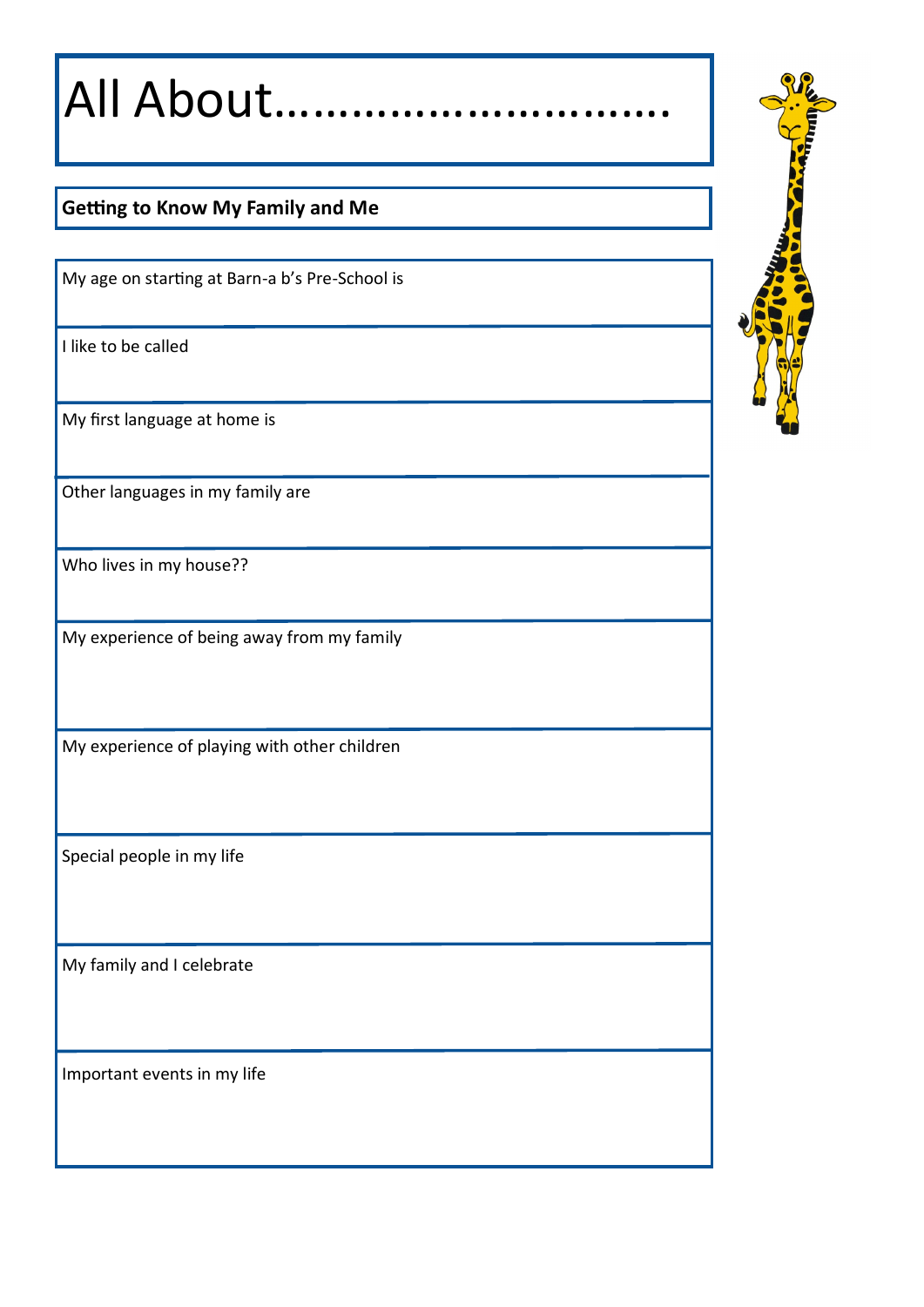#### **Interest and Preferences**

Things that excite me and make me happy

My favourite books, rhymes, activities, toys and places to go

Things I like doing outside

My weekly routines

Things I can sometimes get angry or upset about

Things that comfort me

## **Food and Drink**

I usually eat

My favourite foods

My favourite drinks

I do not like

**Sleeping and Toileting Routines**

When does your child sleep?

Nappy changing/toileting information